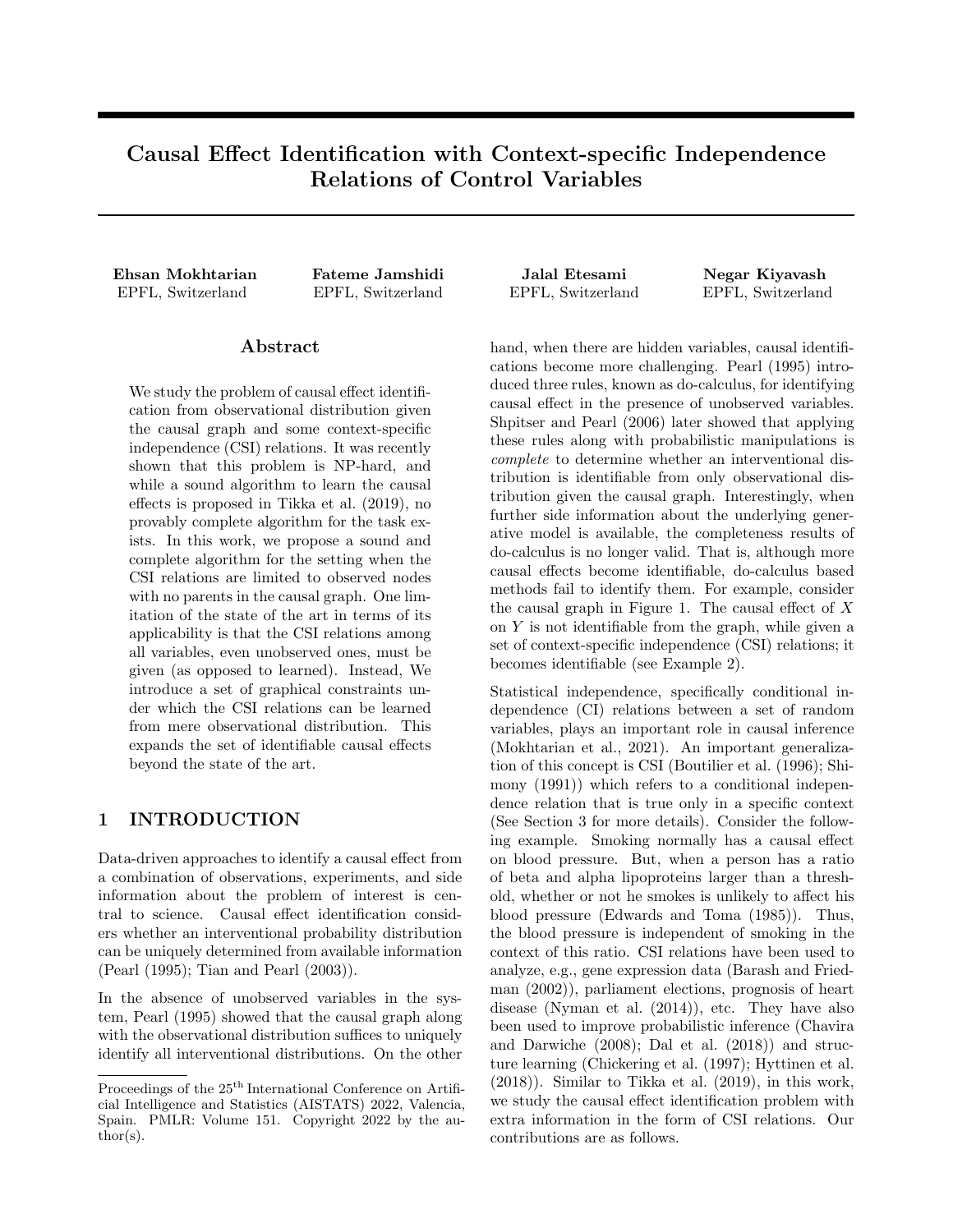

Figure 1: Causal graph and  $\mathcal{L}_{\mathcal{C}}$  in Example 2

- We study the causal identification problem in the presence of CSI relations of a subset of observed variables, called control variables, as well as the causal graph. We show that this problem is equivalent to a series of causal effect identifications only from causal graphs (Theorem 1). Consequently, we propose the first sound and complete algorithm (Algorithm 1) for this problem.
- We introduce a graphical constraint under which the CSI relations of control variables can be inferred only from the observational distribution (Algorithm 2). This expands the set of identifiable causal effects beyond the state-of-the-art approaches. More precisely, do-calculus-based methods determine the identifiability of a causal effect only from the causal graph without utilizing the other available source of knowledge, that is the observational distribution. Algorithm 2 uses both the causal graph and the observational distribution to determine the identifiability.

To prove the completeness result of our proposed algorithm in Theorem 1, we introduce a novel proof technique. In this technique, in order to show the identifiablity of a causal effect  $P_t(s)$  (see Section 2 for formal definition) from the observational distribution  $P(N)$ , instead of finding an exact formula for  $P_t(s)$ from  $P(N)$ , we show that it can be approximated by a functional of  $P(N)$  with arbitrary accuracy.

#### 1.1 Related Work

The causal effect identification problem has been extensively studied in the literature. Given the causal graph and the observational distribution, there are several sound and complete algorithms in the literature for identifying causal effects.

Pearl (1995) proposed three rules, known as docalculus, which, along with probabilistic manipulations, suffice to derive a formula for a causal effect  $P_t(\mathbf{s})$  based on observational distribution  $P(\mathbf{N})$ . Later, Shpitser and Pearl (2006) showed that these rules are complete for the identification of causal effect from  $\mathcal G$ . That is, if do-calculus rules fail to obtain a formula, the causal effect is non-identifiable.

Tian and Pearl (2003) proposed another algorithm for this problem and Huang and Valtorta (2008) later proved its completeness. In this algorithm, interventional distributions are expressed by  $Q$  functions using  $Q[\mathbf{s}](\mathbf{n}) := P_{\mathbf{n}\setminus \mathbf{s}}(\mathbf{s})$ . Subsequently, they show that the identifiablity of  $P_t(\mathbf{s})$  from  $P(\mathbf{N})$  is equivalent to the identifiablity of a particular Q function from  $P(\mathbf{N})$ and propose an algorithm for the identifiablity of the  $Q$  function from  $P(N)$ .

There are other variants of causal identification problem in the literature. In these variants, causal effect identification problem is studied under different information sets. For instance, Bareinboim and Pearl (2012) assumed there exists a subset of variables Z that could be intervened upon. That is, we have access to  $P_{\mathbf{z}}(\mathbf{v} \setminus \mathbf{z}')$  for all  $\mathbf{Z}' \subseteq \mathbf{Z}$ , the observational distribution, and the causal graph. They presented a sound and complete algorithm for identification of a causal effect. However, in practice, we might not have access to  $P_{\mathbf{z}}(\mathbf{v} \setminus \mathbf{z}')$  for all  $\mathbf{Z}' \subseteq \mathbf{Z}$ . Lee et al. (2019) generalized Bareinboim and Pearl (2012)'s result by restricting the set of interventional distributions  $P_{\mathbf{z}}(\mathbf{v} \setminus \mathbf{z}')$ to some  $\mathbf{Z}' \subseteq \mathbf{V}$  by proposing a sound and complete algorithm for this setting. Lee and Bareinboim (2020) studied the problem of causal effect identification when the available distributions are only partially observable and proposed a sound algorithm to compute a causal effect in terms of the available distributions. They did not show the completeness of their algorithm. Zhang and Bareinboim (2021) considered the problem of bounding causal effects from experiments when the assignment of treatment is randomized while the subject compliance is imperfect. Due to unobserved variables, the causal effects are not identifiable. Thus, they propose bounds over the causal effects.

Tikka et al. (2019) studied the causal effect identification in the presence of CSI relations, observational distribution, and the causal graph. They showed that the problem in general is NP-hard and proposed a sound algorithm for this setting, but they did not provide completeness results.

Robins et al. (2020) considered the problem of identifiability for Controlled Direct Effect (CDE) that is an average causal effect when CSI relations are available. They showed that classical do-calculus based methods cannot determine the identifiability of CDE and proposed an algorithm that calculates CDE when additional CSI relations were available.

CSI relations have also been used for structure learning. As an example, Ramanan and Natarajan (2020) used CSI relations to identify the candidate set of causal relationships for learning structural causal mod-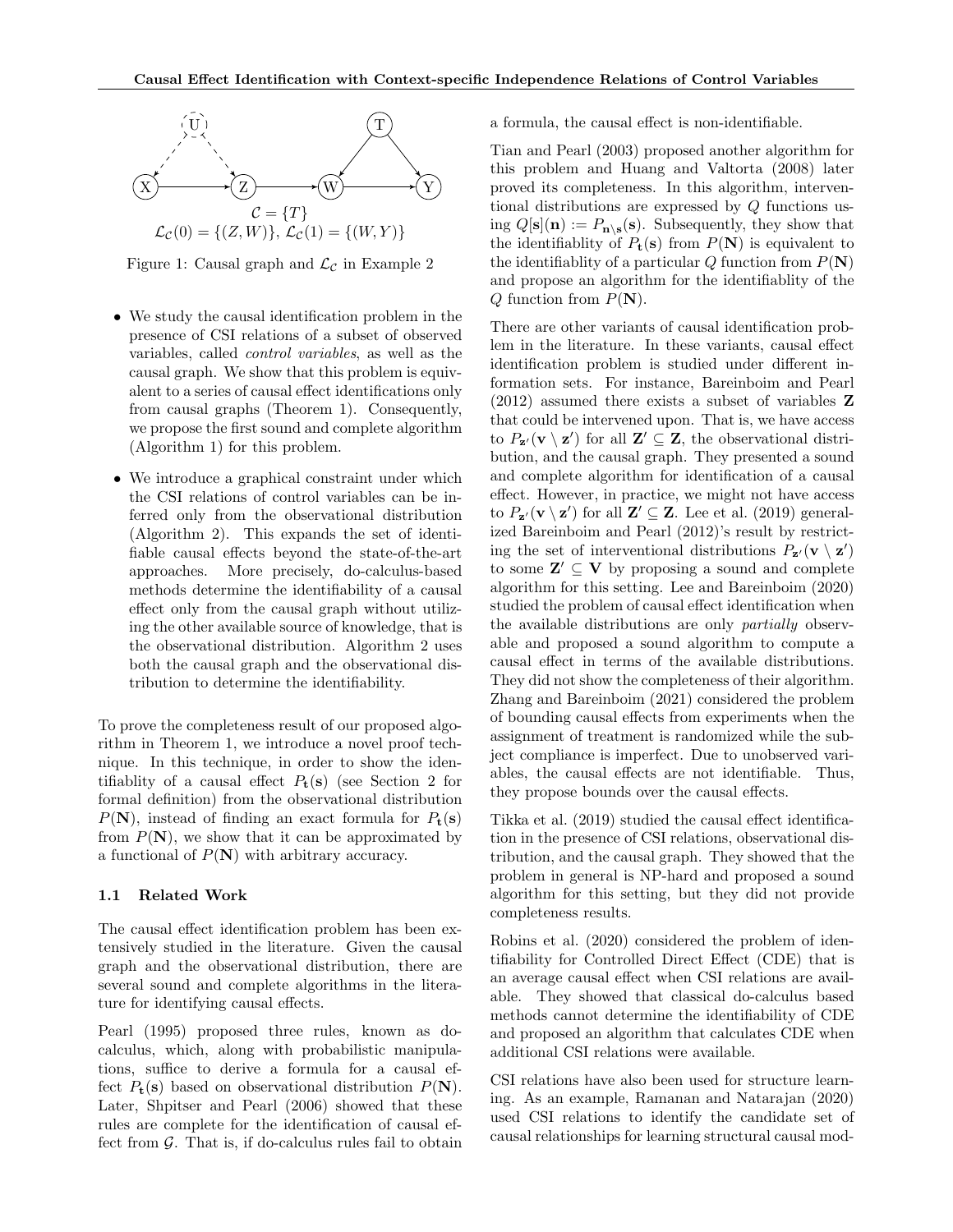Table 1: Table of notations

| <b>Notation</b>         | Description                           |  |  |  |  |
|-------------------------|---------------------------------------|--|--|--|--|
| $Pa_X$                  | Parents of $X$                        |  |  |  |  |
| $Anc_X$                 | Ancestors of $X$                      |  |  |  |  |
| $\Lambda_{\mathcal{G}}$ | Set of observed roots in $\mathcal G$ |  |  |  |  |
| $\mathcal{C}$           | Set of control variables              |  |  |  |  |
| $\mathcal{C}^X$         | $Pa_X \cap C$                         |  |  |  |  |
| ہ ( ا                   | Domain of $\mathcal C$                |  |  |  |  |

els from observational data. Hyttinen et al. (2018) considered the problem of structure learning for Bayesian networks with CSI relations. They proposed orientation rules that utilizes CSI relations to orient edges.

## 2 PRELIMINARIES

In this paper, we use capital and small letters to denote random variables and their realizations, respectively. Similarly, sets of random variables are denoted by bold capital letters and sets of their realizations by small bold letters. Observable and unobservable variables are represented in solid and dashed circles in the figures, respectively. We assume all the variables are discrete with finite domain.

Let  $\mathcal{G} = (\mathbf{V}, \mathbf{E})$  be a directed acyclic graph (DAG) with a finite set of vertices **V** and a set of edges **E**.  $X \in$ V is called a parent of Y if  $(X, Y) \in E$ . X is called an ancestor of Y if there exists a directed path from X to Y. For  $X \in V$ ,  $Pa_X$  and  $Anc_X$  denote the set of parents and the set of ancestors of  $X$ , respectively. Note that  $X \in \text{Anc}_X$ . For  $X \subseteq V$ , Anc<sub>x</sub> denotes the union of ancestors of the variables in  $X$ . We use  $D_{\mathbf{X}}$  to denote the domain of **X**. A vertex  $X \in \mathbf{V}$  is called a *root* if it has no parents.  $\Lambda_{\mathcal{G}}$  denotes the set of observed roots in  $\mathcal{G}$ . Table 1 summarizes some of the notations used in this paper.

To model the environment, we assume that the variables are generated by a Structural Equation Model (SEM) (Pearl, 2009). In such models, each variable  $X \in V$  is generated as  $f_X(Pa_X, \epsilon_X)$ , where  $f_X$  is a deterministic function and  $\epsilon_X$  is the exogenous noise corresponding to  $X$  such that the noise variables are jointly independent. Suppose  $M$  is a SEM with the causal DAG G and the joint distribution  $P^{\mathcal{M}}(\mathbf{V})$  over  $V = N \cup U$ , where N and U are the set of observable and unobservable variables, respectively. An intervention  $do(T = t)$  in M on a set T is defined as forcing T to be t and eliminating the impact of other variables on those in **T**.  $P_t(\mathbf{s}) := P(\mathbf{S} = \mathbf{s}|do(\mathbf{T} = \mathbf{t}))$  denotes the post-interventional distribution of S after the intervention  $do(\mathbf{T} = \mathbf{t})$  (Pearl (2009)). In the classic problem of causal effect identification, the goal is to compute  $P_t(\mathbf{s})$  from the observational distribution.

**Definition 1** (ID from  $G$  (Pearl, 2009)). The causal effect of  $T$  on  $S$  is said to be identifiable from  $G$  if for any  $\mathbf{t} \in D_{\mathbf{T}}$  and  $\mathbf{s} \in D_{\mathbf{S}}$ ,  $P_{\mathbf{t}}^{\mathcal{M}}(\mathbf{s})$  is uniquely computable from  $P^{\mathcal{M}}(\mathbf{N})$  in any SEM M with causal graph  $\mathcal G$  such that  $P^{\mathcal M}(\mathbf n) > 0$  for any  $\mathbf n \in D_{\mathbf N}$ .

When an interventional distribution is identifiable, it can be uniquely computed from the joint observational distribution by a series of continuous operations (e.g., marginalization, Bayes rule, and the law of total probability). Formally, uniquely computable in Definition 1 means that there exists a continuous operator  $\mathcal F$  such that  $\mathcal{F}(P^{\mathcal{M}}(\mathbf{N})) = P_{\mathbf{t}}^{\mathcal{M}}(\mathbf{s}).$ 

Let  $X, Y$  and  $S$  be three disjoint subsets of vertices in  $\mathcal{G}$ . **X** and **Y** are d-separated by **S**, denoted by  $\mathbf{X} \perp_G \mathbf{Y} | \mathbf{S}$ , if every path between  $\mathbf{X}$  and  $\mathbf{Y}$  is blocked<sup>1</sup> by S. As we mentioned in the related work section, Pearl (1995) proposed following do-calculus rules.

Rule 1 (Insertion/deletion of observations)

$$
P_{\mathbf{x}}(\mathbf{y} \mid \mathbf{z}, \mathbf{w}) = P_{\mathbf{x}}(\mathbf{y} \mid \mathbf{w})
$$
, if  $\mathbf{Y} \perp_{\mathcal{G}_{\overline{\mathbf{X}}}} \mathbf{Z} | \mathbf{X}, \mathbf{W}$ .

Rule 2 (Action/observation exchange)

$$
P_{\mathbf{x},\mathbf{z}}(\mathbf{y} \mid \mathbf{w}) = P_{\mathbf{x}}(\mathbf{y} \mid \mathbf{w}, \mathbf{z})
$$
, if  $\mathbf{Y} \perp_{\mathcal{G}_{\overline{\mathbf{X}},\mathbf{Z}}}\mathbf{Z}|\mathbf{X}, \mathbf{W}$ .

Rule 3 (Insertion/deletion of actions)

$$
P_{\mathbf{x},\mathbf{z}}(\mathbf{y} \mid \mathbf{w}) = P_{\mathbf{x}}(\mathbf{y} \mid \mathbf{w})
$$
, if  $\mathbf{Y} \perp_{\mathcal{G}_{\overline{\mathbf{X}},\overline{\mathbf{Z}(\mathbf{W})}}}\mathbf{Z}|\mathbf{X},\mathbf{W}$ .

In above,  $\mathcal{G}_{\overline{\mathbf{X}}}$  (or  $\mathcal{G}_{\mathbf{X}}$ ) denotes the graph obtained by deleting all the in-going (or out-going) edges of the variables in **X** from  $\mathcal{G}$ , and **Z(W)** is the set of nodes in Z that are not ancestors of any node in W.

# 3 CONTROL VARIABLES AND IDENTIFIABILITY FROM  $(\mathcal{G}, \mathcal{L}_{\mathcal{C}})$

Let  $X, Y, S$  be three disjoint subsets of V.  $X \perp \!\!\!\perp Y|S$ denotes the Conditional Independence (CI) of X and Y given S. A context-specific independence (CSI) relation is of the form  $\mathbf{X} \perp \!\!\! \perp \mathbf{Y} | \mathbf{S}_1 = \mathbf{s}_1, \mathbf{S}_2$ , where  $\mathbf{X}, \mathbf{Y}, \mathbf{S}_1$ , and  $\mathbf{S}_2$  are disjoint subsets of **V** and  $\mathbf{s}_1 \in D_{\mathbf{S}_1}$ .

Example 1. Consider the DAG in Figure 2 with the following SEM.

$$
T = Be(0.5), \t Z = Be(0.5),
$$
  
\n
$$
Y = TX + Z, \t X = T \oplus Z,
$$

where  $Be(q)$  and  $\oplus$  denote Bernoulli distribution with parameter q and logical xor, respectively. In this example,  $Y$  is a function of  $X$  and there is no  $CI$  relation between them. However, the following CSI relation holds:  $X \perp \!\!\! \perp Y | T = 0, Z$ .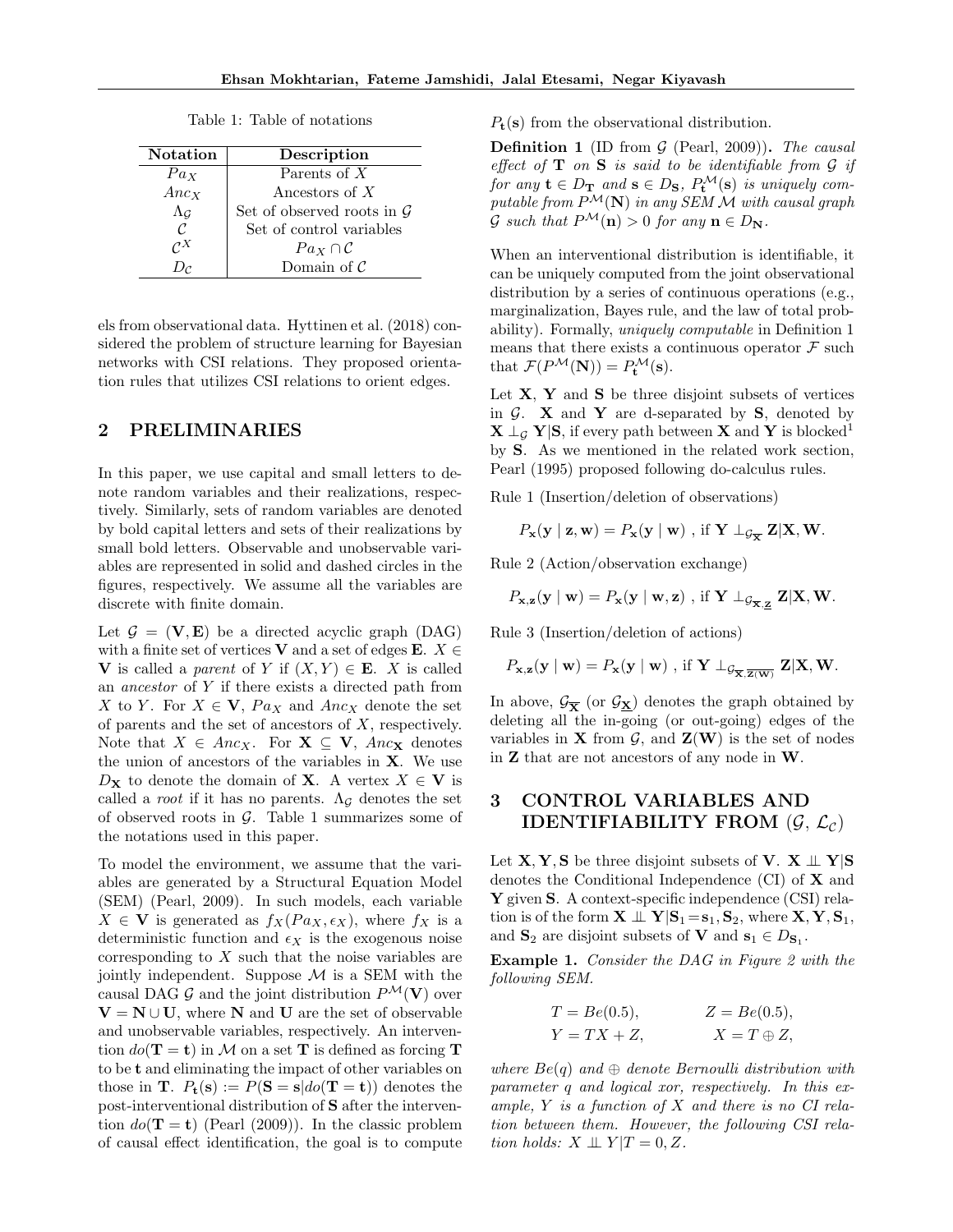

Figure 2: Causal graph of the SEM in Example 1.

Example 1 shows that, in general, CSI relations cannot be inferred merely from the causal graph. They have to be either provided as side information or inferred via additional assumptions. In order to encode CSI relations succinctly into the causal graph, analogous to Tikka et al. (2019); Pensar et al. (2015), we define a set of labels as follows.

**Definition 2** (Label set  $\mathcal{L}_{\mathbf{C}}$ ). Suppose  $\mathbf{C} \subseteq \mathbf{V}$  and denote by  $\mathcal{L}_{\mathbf{C}}(\mathbf{c})$  a set of edges  $(Y, X) \in \mathbf{E}$  such that  $X \perp\!\!\!\perp Y | \mathbf{C} = \mathbf{c}, \mathbf{S} \text{ for some } \mathbf{S} \subseteq \mathbf{V} \setminus (\{X, Y\} \cup \mathbf{C})$ . We define the label set  $\mathcal{L}_{\mathbf{C}} := (\mathcal{L}_{\mathbf{C}}(\mathbf{c}) : \mathbf{c} \in D_{\mathbf{C}}).$ 

Accordingly, a SEM  $M$  is said to be *compatible* with  $\mathcal{L}_{\mathbf{C}}$ , if for any  $(Y, X) \in \mathcal{L}_{\mathbf{C}}(\mathbf{c}), X$  is no longer a function of Y when  $C = c$ . In Example 1,  $\mathcal{L}_T(0) =$  $\{(X,Y)\}\$ and  $\mathcal{L}_T(1) = \emptyset$ .

It is important to emphasize that Tikka et al. (2019) assumed all CSI relations  $X \perp\!\!\!\perp Y | \mathbf{C} = \mathbf{c}$  are given as side information, where  $\mathbf{C} = Pa_X \setminus \{Y\}$ . This includes CSI relations with conditioning set C that could include unobserved variables. Therefore, it is impossible to obtain all such CSI relations from merely observational distribution. In this paper, we relax this assumption and restrict  $C$  to be a particular subset of observed variables called control variables.

Definition 3. The set of control variables, denoted by C, is a subset of the observed roots, i.e.,  $C \subseteq \Lambda_G$ .

Knowing the label set of control variables, i.e.,  $\mathcal{L}_{\mathcal{C}}$ , is equivalent to knowing the edges that will be omitted from  $\mathcal G$  for different realizations of  $\mathcal C$ . For instance, in Example 1,  $\mathcal{L}_T(0) = \{(X, Y)\}\$ implies that the edge  $(X, Y)$  will be deleted from the graph when  $T = 0$ . We will show that such side information can be utilized to identify some causal effects that would have been nonidentifiable from merely do-calculus.

Next, we formally define identifiablity from  $(\mathcal{G}, \mathcal{L}_{\mathcal{C}})$ 

**Definition 4** (ID from  $(\mathcal{G}, \mathcal{L}_{\mathcal{C}})$ ). Suppose  $\mathbf{T}, \mathbf{S} \subseteq \mathbf{N} \backslash \mathcal{C}$ are disjoint subsets of variables that are not control variables. The causal effect of  $T$  on  $S$  is said to be *identifiable from*  $(\mathcal{G}, \mathcal{L}_{\mathcal{C}})$  *if for any*  $\mathbf{t} \in D_{\mathbf{T}}$  *and*  $\mathbf{s} \in$  $D_{\mathbf{S}}, P_{\mathbf{t}}^{\mathcal{M}}(\mathbf{s})$  is uniquely computable from  $P^{\mathcal{M}}(\mathbf{N})$  in any SEM  $M$  with causal graph  $G$  and compatible with  $\mathcal{L}_{\mathcal{C}}$  such that  $P^{\mathcal{M}}(\mathbf{n}) > 0$  for any  $\mathbf{n} \in D_{\mathbf{N}}$ .

Next example demonstrates a scenario in which a nonidentifiable causal effect from  $G$  becomes identifiable from  $(\mathcal{G}, \mathcal{L}_{\mathcal{C}}).$ 

Example 2. Consider the DAG in Figure 1 in which  $D_T = \{0, 1\}$ . It is known that  $P_x(y)$  is not identifiable from G. However, given  $\mathcal{C} = \{T\}, \mathcal{L}_{\mathcal{C}}(0) = \{(Z, W)\},\$ and  $\mathcal{L}_{\mathcal{C}}(1) = \{(W, Y)\}\,$ ,  $P_x(y)$  becomes identifiable and is equal to  $P(y)$ .

Problem description: Suppose we are given the DAG G and the label set  $\mathcal{L}_{\mathcal{C}}$ , where  $\mathcal{C} \subseteq \Lambda_{\mathcal{G}}$  is the set of control variables. This paper seeks to determine when  $P_{t}(S)$  is identifiable from  $(\mathcal{G}, \mathcal{L}_{\mathcal{C}})$ .

#### 4 MAXIMAL-REGULAR LABELS

Pensar et al. (2015) first introduced the notion of maximality and regularity for a certain class of graphs called labeled DAGs. Herein, we extend these notions for  $(\mathcal{G},\mathcal{L}_{\mathcal{C}})$  and show how to modify  $\mathcal{G}$  and  $\mathcal{L}_{\mathcal{C}}$  such that  $\mathcal{L}_{\mathcal{C}}$  becomes *maximal-regular* with respect to  $\mathcal{G}$ .

**Definition 5.**  $\mathcal{L}_{\mathcal{C}}$  is regular w.r.t. DAG  $\mathcal{G}$  if for any  $(Y, X) \in \mathcal{L}_{\mathcal{C}}$ ,  $\mathcal{C}^X$  is not empty, where  $\mathcal{C}^X$  denotes  $Pa_X \cap C$ .

We now show that *redundant* edges from  $\mathcal G$  can be removed such that  $\mathcal{L}_{\mathcal{C}}$  will be regular w.r.t. the new graph.

**Lemma 1.** If  $(Y, X) \in \mathcal{L}_{\mathcal{C}}(\mathbf{c})$  and  $\mathcal{C}^X = \varnothing$ , then  $X \perp \perp$  $Y | Pa_X \setminus \{Y\}$  and  $(Y, X)$  can be deleted from  $\mathcal{G}$ .

To prove Lemma 1, we first prove the following lemma. **Lemma 2.** If  $(Y, X) \in \mathcal{L}_{\mathcal{C}}(\mathbf{c})$ , then

$$
X \perp\!\!\!\perp Y | \mathcal{C} = \mathbf{c}, Pa_X \setminus (\{Y\} \cup \mathcal{C}).
$$

*Proof.* Let  $\mathcal H$  be the DAG obtained by removing  $(Y, X)$ from  $\mathcal{G}$ , and  $\mathcal{M}_{c}$  be the SEM over  $\mathbf{V} \setminus \mathcal{C}$  when  $do(\mathcal{C} =$ c). As  $(Y, X) \in \mathcal{L}_{\mathcal{C}}(c)$ , H is a causal graph for  $\mathcal{M}_{c}$ . Moreover, since  $\mathcal{C} \subseteq \Lambda_{\mathcal{G}}$ , we have

$$
P^{\mathcal{M}_{\mathbf{c}}}(\mathbf{V} \setminus \mathcal{C}) = P^{\mathcal{M}}(\mathbf{V} \setminus \mathcal{C} | \mathcal{C} = \mathbf{c}). \tag{1}
$$

Because  $(Y, X) \in \mathbf{E}$  and  $\mathcal{G}$  is a DAG,  $X \notin \text{Anc}_Y$ . Thus, local Markov property (Pearl (2009)) for  $\mathcal{M}_{c}$ implies that  $X \perp\!\!\!\perp_{P^{\mathcal{M}_{\mathbf{c}}}} Y | Pa_X \setminus (\{Y\} \cup \mathcal{C})$ . Combining this with Equation (1) implies that  $X \perp \!\!\!\perp Y | \mathcal{C} =$  $c, Pa_X \setminus (\{Y\} \cup C).$  $\Box$ 

Next, we prove Lemma 1.

*Proof.* Let  $\mathbf{A} = Pa_X \setminus \{Y\}$ . Since  $(Y, X) \in \mathcal{L}_{\mathcal{C}}(\mathbf{c}),$ Lemma 2 implies that for any  $\mathbf{a} \in D_{\mathbf{A}}$  and  $y_1, y_2 \in D_Y$ ,

$$
P(X|\mathbf{c}, \mathbf{a}, y_1) = P(X|\mathbf{c}, \mathbf{a}, y_2).
$$

<sup>&</sup>lt;sup>1</sup>See Pearl (2009) for definition of blocking.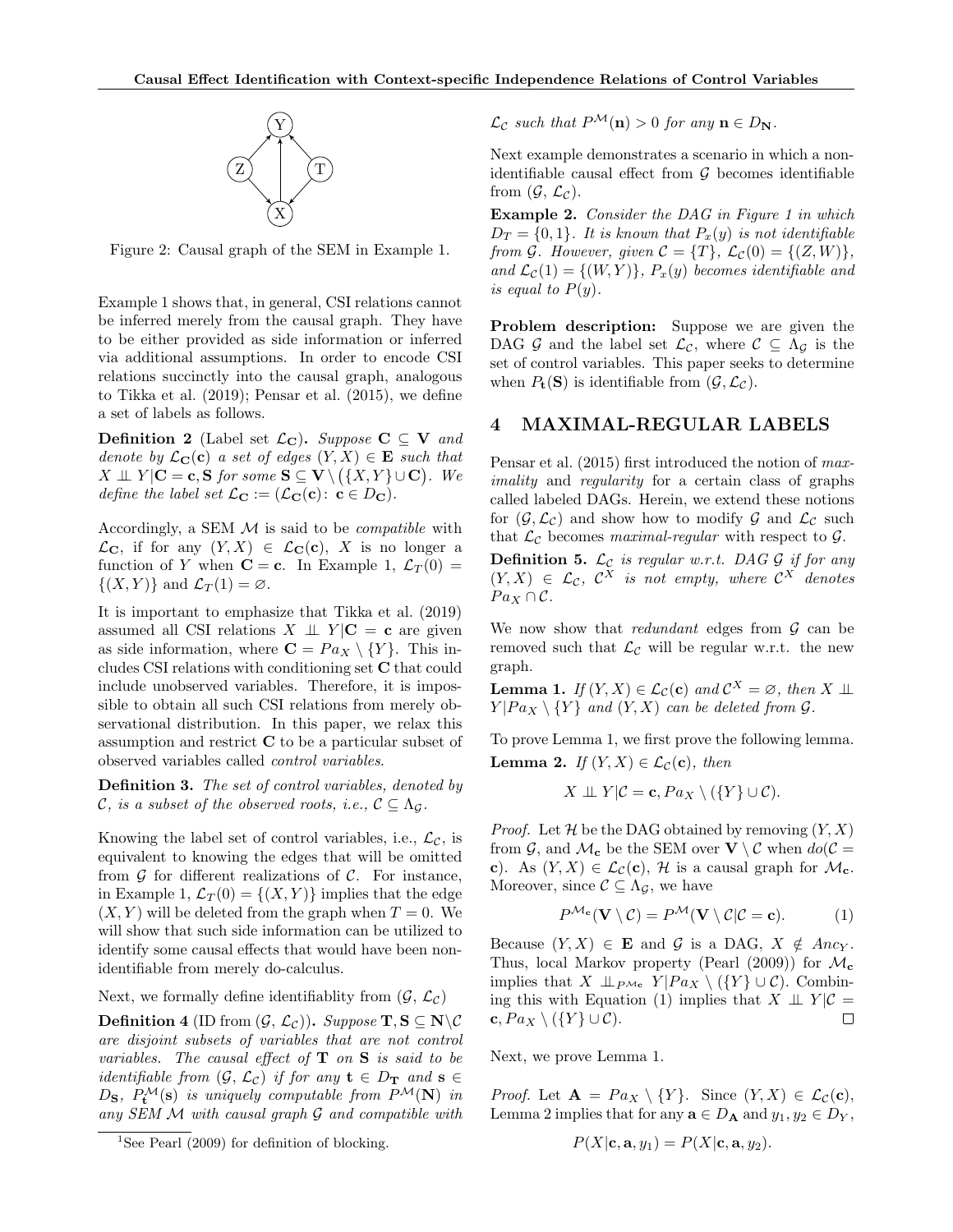$\Box$ 

Since  $X \perp_{\mathcal{G}} C|P_{a_X}$ , Rule 1 of do-calculus implies that  $P(X|\mathbf{c}, \mathbf{a}, y_i) = P(X|\mathbf{a}, y_i)$ , for  $i \in \{1, 2\}$ . Thus,

$$
P(X|\mathbf{a}, y_1) = P(X|\mathbf{a}, y_2).
$$

Hence,  $X \perp \!\!\!\perp Y | A$ .  $\Box$ 

Lemma 1 implies that if an edge  $(Y, X)$  belongs to  $\mathcal{L}_{\mathcal{C}}$  and  $\mathcal{C}^X = \varnothing$ , then  $(Y, X)$  can be removed from the causal graph, i.e.,  $\mathcal{G}' = (\mathbf{V}, \mathbf{E} \setminus \{(Y, X)\})$  is still a causal graph for the joint distribution  $P(\mathbf{V})$ . Therefore, by removing all such edges from  $G$ , we obtain a DAG such that for all  $(Y, X) \in \mathcal{L}_{\mathcal{C}}, \mathcal{C}^X$  is not empty.

Example 3. Consider the causal DAG in Figure 1 with control variable  $C = \{T\}$ , where  $D_T = \{0, 1\}$  and label set  $\mathcal{L}_{\mathcal{C}} = (\mathcal{L}_{\mathcal{C}}(0), \mathcal{L}_{\mathcal{C}}(1)),$  where  $\mathcal{L}_{\mathcal{C}}(0) = \{(Z, W)\}\$ and  $\mathcal{L}_{\mathcal{C}}(1) = \{(W, Y), (X, Z)\}.$  This label set is not regular w.r.t.  $\mathcal G$  because  $(X,Z) \in \mathcal L_{\mathcal C}(1)$  but  $\mathcal C^Z = \emptyset$ . However, by removing edge  $(X, Z)$  from the DAG,  $\mathcal{L}_{\mathcal{C}}$ becomes regular w.r.t. the new DAG.

The following lemma shows that only the realizations of  $\mathcal{C}^X$ , e.g.,  $\mathbf{c}^X$ , are relevant to determine whether an edge  $(Y, X)$  belongs to  $\mathcal{L}_{\mathcal{C}}$  or not.

**Lemma 3.** If  $(Y, X) \in \mathcal{L}_{\mathcal{C}}(\mathbf{c})$  and  $\mathcal{C}^X \neq \emptyset$ , then  $(Y, X) \in \mathcal{L}_{\mathcal{C}^X}(\mathbf{c}^X).$ 

*Proof.* Suppose  $\mathbf{A} = Pa_X \setminus (\mathcal{C}^X \cup \{Y\})$ . Since  $(Y, X) \in$  $\mathcal{L}_{\mathcal{C}}(\mathbf{c})$ , Lemma 2 implies that for any  $\mathbf{a} \in D_{\mathbf{A}}$  and  $y_1, y_2 \in D_Y$ ,

$$
P_{\mathbf{c}}(X|\mathbf{a}, y_1) = P_{\mathbf{c}}(X|\mathbf{a}, y_2).
$$

Because variables in  $C$  have no parents then  $\mathcal{G}_{\overline{\mathcal{C}^X},\overline{\mathcal{C}\setminus\mathcal{C}^X(Pa_X\setminus\mathcal{C}^X)}} = \mathcal{G}$  and  $X \perp_{\mathcal{G}} \mathcal{C}\setminus\mathcal{C}^X|Pa_X$ . Hence, rule 3 of do-calculus implies that  $P_c(X|Pa_X \setminus C^X) =$  $P_{cX}(X|Pa_X \backslash C^X)$ . By combining the above equations, we obtain

$$
P_{\mathbf{c}^X}(X|\mathbf{a},y_1) = P_{\mathbf{c}^X}(X|\mathbf{a},y_2).
$$

This concludes that  $(Y, X) \in \mathcal{L}_{\mathcal{C}^X}(\mathbf{c}^X)$ .

**Corollary 1.** Suppose  $(Y, X) \in \mathcal{L}_{\mathcal{C}}(\mathbf{c}_1)$  for some  $\mathbf{c}_1 \in$  $D_{\mathcal{C}}$ . Let  $\mathbf{c}_2 \in D_{\mathcal{C}}$  such that  $\mathbf{c}_1 \neq \mathbf{c}_2$  but  $\mathbf{c}_1^{\mathbf{X}} = \mathbf{c}_2^{\mathbf{X}}$ , then we can add  $(Y, X)$  to  $\mathcal{L}_{\mathcal{C}}(\mathbf{c}_2)$ .

**Definition 6** (Maximal-regular). We say  $\mathcal{L}_{\mathcal{C}}$  is maximal w.r.t.  $\mathcal G$  if we cannot add any new label to  $\mathcal L_{\mathcal C}$  using Corollary 1. Label set  $\mathcal{L}_{\mathcal{C}}$  is called maximal-regular w.r.t.  $\mathcal G$  if it is both maximal and regular w.r.t.  $\mathcal G$ .

Example 4. Consider the causal graph in Figure 1 with  $D_T = \{0, 1\}, \mathcal{C} = \{T\}, \mathcal{L}_{\mathcal{C}}(0) = \{(Z, W)\}$  and  $\mathcal{L}_{\mathcal{C}}(1) = \{(W, Y)\}\$ . In this case,  $\mathcal{L}_{\mathcal{C}}$  is maximal-regular w.r.t. this causal graph.

#### 5 MAIN RESULT

Next theorem states that the identifiablity of  $P_t(\mathbf{s})$ given  $(\mathcal{G},\mathcal{L}_{\mathcal{C}})$  is equivalent to the identifiability of  $P_{\mathbf{t}}(\mathbf{s})$ from a list of DAGs. Note that Tian and Pearl (2003) introduced a sound and complete algorithm for checking whether  $P_{t}(s)$  is identifiable from a DAG. Therefore, using the next theorem, we can develop a sound and complete algorithm for identifiability of  $P_t(\mathbf{s})$  from  $(\mathcal{G},\mathcal{L}_{\mathcal{C}}).$ 

**Theorem 1.** Suppose  $\mathcal{G} = (\mathbf{V}, \mathbf{E})$  is a DAG with observable variables  $\mathbf{N} \subseteq \mathbf{V}$ , and let  $\mathcal{C} \subseteq \Lambda_G$  and  $T, S \subseteq N \setminus C$  be three disjoint subsets. Furthermore, suppose the set of labels  $\mathcal{L}_{\mathcal{C}}$  is maximal-regular w.r.t. G. Causal effect of  $\mathbf T$  on  $\mathbf S$  is identifiable from  $(\mathcal G, \mathcal L_{\mathcal C})$ if and only if the causal effect of  $T$  on  $S$  is identifiable from  $\mathcal{G}_{c} = (\mathbf{V}', \mathbf{E}' \setminus \mathcal{L}_{\mathcal{C}}(c))$  for every  $c \in D_{\mathcal{C}}$ , where  $V' = V \setminus C$  and  $E' = E \cap (V' \times V')$ .

*Proof.* Sufficiency: Suppose  $M$  is a SEM with causal graph G and compatible with label set  $\mathcal{L}_{\mathcal{C}}$ . For every  $\mathbf{c} \in D_{\mathcal{C}}$ , we construct a SEM  $\mathcal{M}_{\mathbf{c}}$  over  $\mathbf{V}'$  by setting  $\mathcal{C}$ to be **c** in the equations of M. Hence,  $\mathcal{G}_c = (\mathbf{V}', \mathbf{E}')$  $\mathcal{L}_{\mathcal{C}}(\mathbf{c})$  is a causal graph for  $\mathcal{M}_{\mathbf{c}}$  and

$$
P^{\mathcal{M}_{\mathbf{c}}}(\mathbf{N}\setminus\mathcal{C})=P_{\mathbf{c}}^{\mathcal{M}}(\mathbf{N}\setminus\mathcal{C})=P^{\mathcal{M}}(\mathbf{N}\setminus\mathcal{C}\mid\mathbf{c}).\quad(2)
$$

The above relations hold due to the fact that  $\mathcal{C} \subseteq \Lambda_{\mathcal{G}}$ , that is, intervened variables do not have parents. As  $P_{\mathbf{t}}(\mathbf{S})$  is identifiable from  $\mathcal{G}_{\mathbf{c}}, P_{\mathbf{t}}^{\mathcal{M}_{\mathbf{c}}}(\mathbf{S})$  is uniquely computable from  $P^{\mathcal{M}_c}(\mathbf{N}\backslash\mathcal{C})$ , and therefore, from  $P^{\mathcal{M}}(\mathbf{N})$ . From the definition of  $\mathcal{M}_{c}$ , we have

$$
P_{\mathbf{t}}^{\mathcal{M}_{\mathbf{c}}}(\mathbf{S}) = P_{\mathbf{c}, \mathbf{t}}^{\mathcal{M}}(\mathbf{S}) = P_{\mathbf{t}}^{\mathcal{M}}(\mathbf{S} \mid \mathbf{c}).
$$

Hence,  $P_t^{\mathcal{M}}(\mathbf{S} \mid \mathbf{c})$  is uniquely computable from  $P^{\mathcal{M}}(\mathbf{N})$  for every  $\mathbf{c} \in D_{\mathcal{C}}$ . On the other hand, for any  $\mathbf{t} \in D_{\mathbf{T}}$ , we have

$$
P_{\mathbf{t}}^{\mathcal{M}}(\mathbf{S}) = \sum_{\mathbf{c} \in D_{\mathcal{C}}} P_{\mathbf{t}}^{\mathcal{M}}(\mathbf{S} \mid \mathbf{c}) P_{\mathbf{t}}^{\mathcal{M}}(\mathbf{c})
$$

$$
= \sum_{\mathbf{c} \in D_{\mathcal{C}}} P_{\mathbf{t}}^{\mathcal{M}}(\mathbf{S} \mid \mathbf{c}) P^{\mathcal{M}}(\mathbf{c}). \tag{3}
$$

Equation (3) implies that  $P_t^{\mathcal{M}}(\mathbf{S})$  is uniquely computable from  $P^{\mathcal{M}}(\mathbf{N})$  and the causal effect of **T** on **S** is identifiable from  $(\mathcal{G}, \mathcal{L}_{\mathcal{C}})$ . Note that the functional that maps  $P^{\mathcal{M}}(\mathbf{N})$  to  $P_t^{\mathcal{M}}(\mathbf{S})$  in (3) is continuous.

*Necessity:* For any  $\mathbf{c}_0 \in D_{\mathcal{C}}$ , we need to show that  $P_{t}(S)$  is identifiable from  $\mathcal{G}_{c_0}$  knowing that  $P_{t}(S)$  is identifiable from  $(\mathcal{G}, \mathcal{L}_{\mathcal{C}})$ . We use proof by contradiction. Suppose there exists two SEMs  $\mathcal{M}_1$  and  $\mathcal{M}_2$ over **V'** with causal graph  $\mathcal{G}_{\mathbf{c}_0}$  such that  $P^{\mathcal{M}_1}(\mathbf{N}\setminus\mathcal{C}) =$  $P^{\mathcal{M}_2}(\mathbf{N}\setminus\mathcal{C})>0$ , but there exists  $\mathbf{t}\in D_{\mathbf{T}}$  and  $\mathbf{s}\in D_{\mathbf{S}}$ such that  $P_{\mathbf{t}}^{\mathcal{M}_1}(\mathbf{s}) \neq P_{\mathbf{t}}^{\mathcal{M}_2}(\mathbf{s})$ . Let  $\delta = |P_{\mathbf{t}}^{\mathcal{M}_1}(\mathbf{s}) -$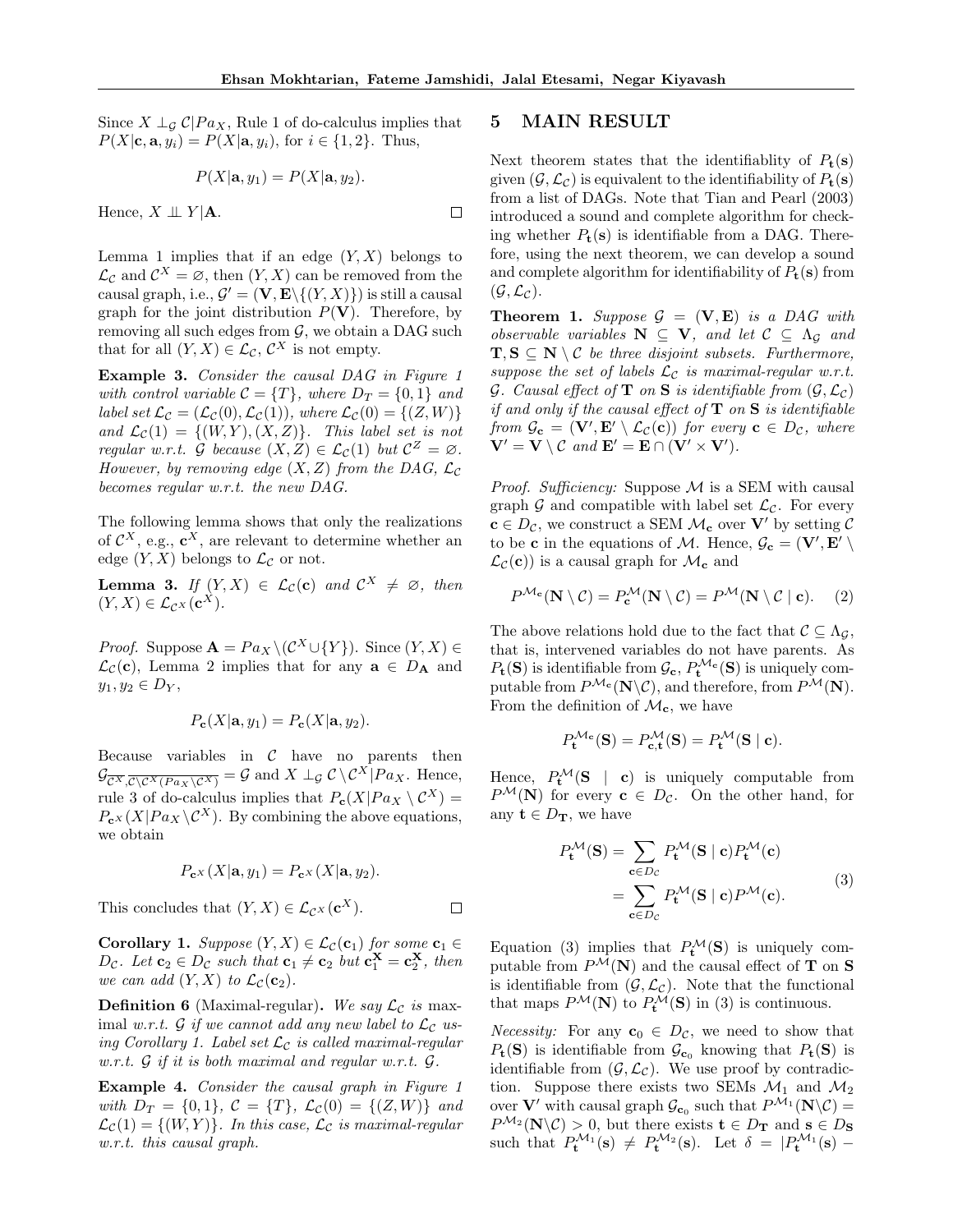$P_t^{\mathcal{M}_2}(\mathbf{s})$  > 0. We now construct two SEMs  $\mathcal{M}_i^{\epsilon}$  for  $i \in \{1,2\}$  over **V**, where  $\epsilon > 0$  is a small number.

First, we define  $P^{\mathcal{M}_{i}^{\epsilon}}(\mathcal{C})$  :=  $\prod_{C \in \mathcal{C}} P^{\mathcal{M}_{i}^{\epsilon}}(C)$ .  ${P^{\mathcal{M}_i^{\epsilon}}(C) : C \in \mathcal{C}}$  are selected such that  $P^{\mathcal{M}_i^{\epsilon}}(C = c)$ is positive for all  $c \in D_C$  and  $P^{\mathcal{M}_{i}^{\epsilon}}(\mathbf{c}_0) = 1 - \epsilon$ . Next, for each  $X \in \mathbf{V} \backslash \mathcal{C}$  we define the equation of X in  $\mathcal{M}_i^{\epsilon}$ as follows.

$$
X = \begin{cases} X^{\mathcal{M}_i} & \text{if } \mathcal{C}^X = \mathbf{c_0}^X \\ \sim \text{uniform in } D_X & \text{otherwise,} \end{cases}
$$
 (4)

where  $X^{\mathcal{M}_i}$  indicates the random variable X in SEM  $\mathcal{M}_i$ . Note that  $\mathcal{M}_i^{\epsilon}$  is compatible with  $\mathcal G$  since X is a function of  $\mathcal{C}^X$  and parents of X in  $\mathcal{G}_{c_0}$ . Next, we show that  $\mathcal{M}_{i}^{\epsilon}$  is also compatible with  $\mathcal{L}_{\mathcal{C}}(\mathbf{c})$  for each  $c \in D_{\mathcal{C}}$ , and therefore, compatible with  $\mathcal{L}_{\mathcal{C}}$ . For each  $X \in \mathbf{V} \backslash \mathcal{C}$ , if  $\mathbf{c}^X \neq \mathbf{c}_0^X$ , then X is not a function of any other variables in  $\mathcal{M}_{i}^{\epsilon}$ . If  $\mathbf{c}^{X} = \mathbf{c}_{0}^{X}$ , then  $X = X^{\mathcal{M}_{i}}$ . In this case, for each edge  $(Y, X)$  in  $\mathcal{G}_{\mathbf{c}_0}$ ,  $(Y, X) \notin \mathcal{L}_{\mathcal{C}}(\mathbf{c})$ since  $\mathcal{L}_{\mathcal{C}}$  is maximal and  $(Y, X) \notin \mathcal{L}_{\mathcal{C}}(\mathbf{c}_0)$ . Hence,  $\mathcal{M}_i^{\epsilon}$ is compatible with  $(\mathcal{G},\mathcal{L}_{\mathcal{C}})$ .

From the definition of  $\mathcal{M}_{i}^{\epsilon}$  and the fact that  $\mathcal{C} \subseteq \Lambda_{\mathcal{G}}$ , we obtain

$$
P^{\mathcal{M}_i}(\mathbf{N}\backslash\mathcal{C})=P^{\mathcal{M}_i^{\epsilon}}(\mathbf{N}\backslash\mathcal{C} \mid \mathbf{c}_0),\tag{5}
$$

$$
P_{\mathbf{t}}^{\mathcal{M}_i}(\mathbf{S}) = P_{\mathbf{t}}^{\mathcal{M}_i^{\epsilon}}(\mathbf{S} \mid \mathbf{c}_0).
$$
 (6)

We can write  $P^{\mathcal{M}_i^{\epsilon}}(\mathbf{N})$  as

$$
P^{\mathcal{M}_{i}^{\epsilon}}(\mathbf{N}\backslash\mathcal{C},\mathbf{c}_{0})\mathbb{1}_{\{\mathcal{C}=\mathbf{c}_{0}\}}+P^{\mathcal{M}_{i}^{\epsilon}}(\mathbf{N})\mathbb{1}_{\{\mathcal{C}\neq\mathbf{c}_{0}\}}.
$$

The second term is not larger than  $P^{\mathcal{M}_{i}^{\epsilon}}(\mathcal{C} \neq \mathbf{c_0})$  which is equal to  $\epsilon$ . On the other hand, from (5), we obtain

$$
P^{\mathcal{M}_{i}^{\epsilon}}(\mathbf{N}\backslash\mathcal{C},\mathbf{c_{0}}) = P^{\mathcal{M}_{i}^{\epsilon}}(\mathbf{c_{0}})P^{\mathcal{M}_{i}^{\epsilon}}(\mathbf{N}\backslash\mathcal{C} \mid \mathbf{c_{0}})
$$
  
=  $(1-\epsilon)P^{\mathcal{M}_{i}}(\mathbf{N}\backslash\mathcal{C}).$  (7)

Therefore, we have

$$
0 \le P^{\mathcal{M}_i^{\epsilon}}(\mathbf{N}) - (1 - \epsilon) P^{\mathcal{M}_i}(\mathbf{N} \backslash \mathcal{C}) \mathbb{1}_{\{\mathcal{C} = \mathbf{c_0}\}} \le \epsilon. \quad (8)
$$

Since  $P^{\mathcal{M}_1}(\mathbf{N}\backslash\mathcal{C})=P^{\mathcal{M}_2}(\mathbf{N}\backslash\mathcal{C})$ , Equation (8) implies

$$
|P^{\mathcal{M}_1^{\epsilon}}(\mathbf{N}) - P^{\mathcal{M}_2^{\epsilon}}(\mathbf{N})| \le \epsilon.
$$
 (9)

Note that  $P_t^{\mathcal{M}_i^{\epsilon}}(\mathbf{c}) = P^{\mathcal{M}_i^{\epsilon}}(\mathbf{c}),$  since  $\mathcal{C} \subseteq \Lambda_{\mathcal{G}}$ . Hence,

$$
P_{\mathbf{t}}^{\mathcal{M}_{i}^{\epsilon}}(\mathbf{S}) = \sum_{\mathbf{c}} P_{\mathbf{t}}^{\mathcal{M}_{i}^{\epsilon}}(\mathbf{S} \mid \mathbf{c}) P^{\mathcal{M}_{i}^{\epsilon}}(\mathbf{c})
$$
  
 
$$
\leq (1 - \epsilon) P_{\mathbf{t}}^{\mathcal{M}_{i}^{\epsilon}}(\mathbf{S} \mid \mathbf{c}_{0}) + \epsilon.
$$
 (10)

Equations (6) and (10) imply that

$$
0 \le P_{\mathbf{t}}^{\mathcal{M}_i^{\epsilon}}(\mathbf{S}) - (1 - \epsilon) P_{\mathbf{t}}^{\mathcal{M}_i}(\mathbf{S}) \le \epsilon. \tag{11}
$$

Because 
$$
\delta = |P_t^{\mathcal{M}_1}(\mathbf{s}) - P_t^{\mathcal{M}_2}(\mathbf{s})|
$$
, Equation (11) implies  

$$
|P_t^{\mathcal{M}_1^{\epsilon}}(\mathbf{S}) - P_t^{\mathcal{M}_2^{\epsilon}}(\mathbf{S})| \ge (1 - \epsilon)\delta - 2\epsilon.
$$
 (12)

Recall that  $\mathcal{M}_{i}^{\epsilon}$  is compatible with  $(\mathcal{G}, \mathcal{L}_{\mathcal{C}})$  and  $P^{\mathcal{M}_{i}^{\epsilon}}(\mathbf{n}) > 0$  for any  $\mathbf{n} \in D_{\mathbf{N}}$ . Hence, there exists a continuous operator F such that  $\mathcal{F}(P^{\mathcal{M}_{i}^{\epsilon}}(\mathbf{N}))$  =  $P_t^{\mathcal{M}_i^{\epsilon}}(\mathbf{S})$ . Note that F does not depend on  $\epsilon$ . Also,  $\delta$  is a constant number. In this case, Equations (9) and (12) for sufficiently small  $\epsilon$  contradict with the continuity of  $\mathcal{F}$ . П

As the proof of the sufficiency in Theorem 1 is constructive, it allows us to develop an algorithm (Algorithm 1) for causal effect identification from  $(\mathcal{G},\mathcal{L}_{\mathcal{C}})$ .

| <b>Algorithm 1:</b> Causal effect ID from $(\mathcal{G}, \mathcal{L}_{\mathcal{C}})$ . |  |  |  |  |  |  |  |
|----------------------------------------------------------------------------------------|--|--|--|--|--|--|--|
|----------------------------------------------------------------------------------------|--|--|--|--|--|--|--|

- 1: Input:  $\mathcal{G} = (\mathbf{V}, \mathbf{E}), \mathcal{L}_{\mathcal{C}}$
- 2: **Output:** A formula for  $P_t(\mathbf{S})$  based on  $P(\mathbf{N})$ , or return non-identifiable. // To make regular:

3: while 
$$
\exists
$$
(*Y*, *X*)  $\in$  *L*<sub>*C*</sub> such that *C*<sup>*X*</sup> =  $\emptyset$  do

- 4: Delete  $(Y, X)$  from  $\mathcal G$ // To make maximal:
- 5: while  $\exists c_1, c_2 \in D_{\mathcal{C}}, (Y, X) \in \mathcal{L}_{\mathcal{C}}(c_1)$  such that  $\mathbf{c}_1^{\mathbf{X}} = \mathbf{c}_2^{\mathbf{X}}$  and  $(Y, X) \notin \mathcal{L}_{\mathcal{C}}(\mathbf{c}_2)$  do
- 6: Add  $(Y, X)$  to  $\mathcal{L}_{\mathcal{C}}(\mathbf{c}_2)$
- 7:  $\mathbf{V}' \leftarrow \mathbf{V} \setminus \mathcal{C}$
- 8:  $\mathbf{N}' \leftarrow \mathbf{N} \setminus \mathcal{C}$
- 9:  $\mathbf{E}' \leftarrow \mathbf{E} \cap (\mathbf{V}' \times \mathbf{V}')$
- 10: for  $\mathbf{c} \in D_{\mathcal{C}}$  do
- 11:  $\mathcal{G}_{\mathbf{c}} \leftarrow (\mathbf{V}', \mathbf{E}' \setminus \mathcal{L}_{\mathcal{C}}(\mathbf{c}))$
- 12: if  $P_t(S)$  is not ID from  $\mathcal{G}_c$  then

13: Return Non-identifiable.

- 14: else
- 15:  $\mathbf{c}(\mathbf{N}') \leftarrow P(\mathbf{N} \setminus \mathcal{C} \mid \mathbf{c})$
- 16:  $\mathbf{F_c} \leftarrow \text{ A formula for } P_t(\mathbf{S}) \text{ based on } P^c(\mathbf{N}')$ using graph  $\mathcal{G}_{\mathbf{c}}$
- 17: Return  $\sum_{\mathbf{c}\in D_{\mathcal{C}}} \mathbf{F}_{\mathbf{c}}P(\mathbf{c})$ .

Algorithm 1 regularizes the labels in lines 3-4 and makes them maximal in lines 5-6 using Lemma 1 and Corollary 1, respectively. Then, based on Theorem 1, for each  $c \in D_{\mathcal{C}}$  it checks the identifiability of  $P_{t}(S)$ in DAG  $\mathcal{G}_{\mathbf{c}} = (\mathbf{V}', \mathbf{E}' \setminus \mathcal{L}_{\mathcal{C}}(\mathbf{c}))$ . If for any **c**, this is non-identifiable, the algorithm terminates and outputs non-identifiable. Otherwise, it defines the distribution  $P^{\rm c}$  over  $\bf N'$  in line 15 based on Equation (2). Since  $P_{\mathbf{t}}(\mathbf{S})$  is identifiable from  $\mathcal{G}_{\mathbf{c}}$ , the algorithm finds a formula for  $P_{t}(S)$  in terms of  $P^{c}(N')$  in line 16. This step can be performed using any do-calculus based method. Finally, Algorithm 1 outputs a formula for  $P_t(\mathbf{S})$  in terms of  $P(N)$  in line 17, using Equation (3).

Corollary 2. Algorithm 1 for the problem of causal effect identification from  $(\mathcal{G}, \mathcal{L}_{\mathcal{C}})$  is sound and complete.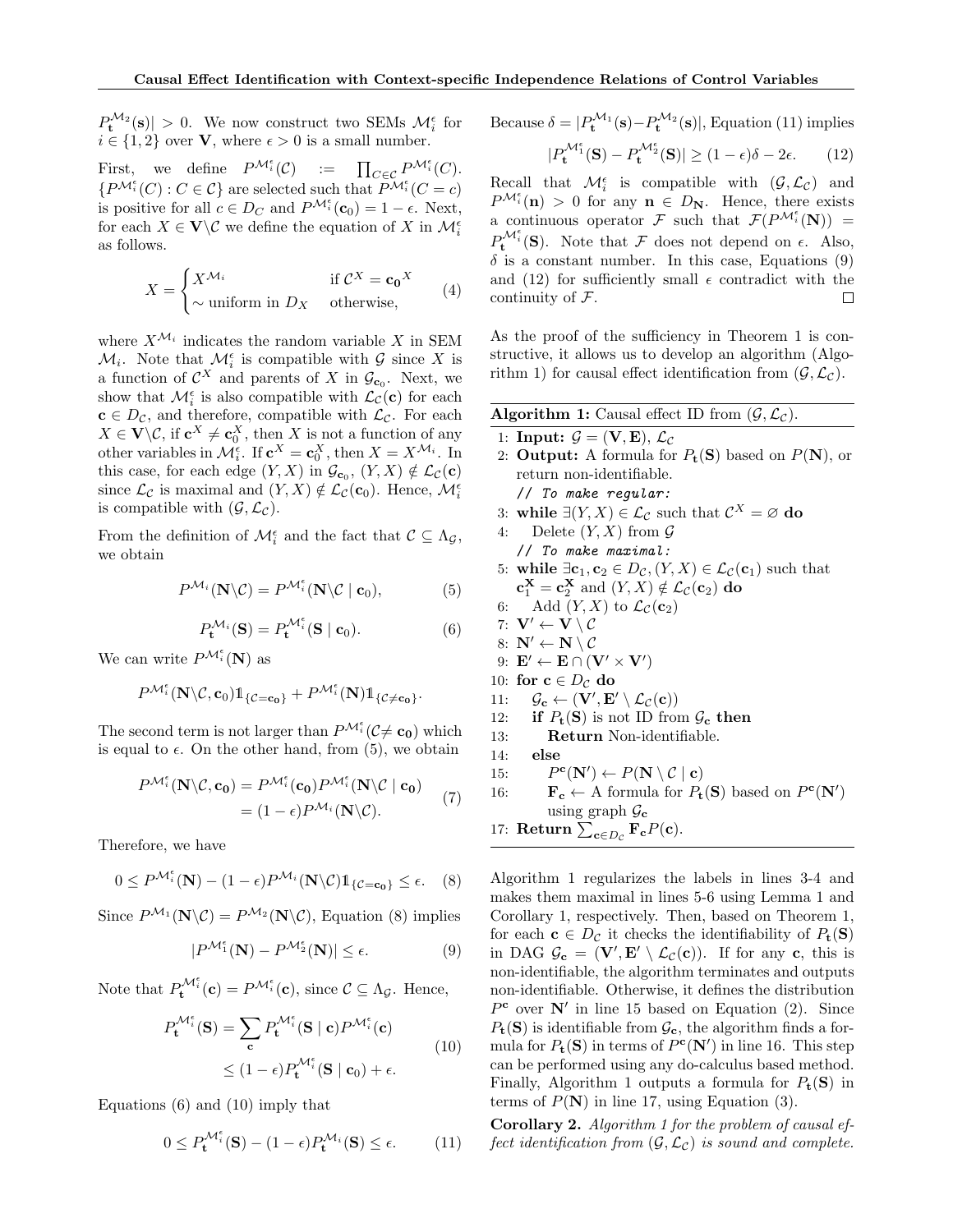

Figure 3: Causal graph and  $\mathcal{L}_{\mathcal{C}}$  in Example 5.

Example 5. Consider the causal graph with control variable T,  $D_T = \{0,1\}$ , and the label set  $\mathcal{L}_C$  depicted in Figure 3. Note that  $\mathcal{L}_{\mathcal{C}}$  is maximal-regular. In this case, the causal effect of  $\{X_1, X_2\}$  on Y, i.e.,  $P_{x_1,x_2}(Y)$  is non-identifiable from the graph alone. However, it is identifiable when we have access to both the graph and the label set  $\mathcal{L}_{\mathcal{C}}$ . In this case, Algorithm 1 finds the following formula.

$$
P_{x_1,x_2}(Y) = \mathbf{F}_0 P(T=0) + \mathbf{F}_1 P(T=1),
$$

where

$$
\mathbf{F}_0 = \sum_{Z_2} P(Y | Z_2, T = 0) P(Z_2 | X_2, T = 0),
$$
  

$$
\mathbf{F}_1 = \sum_{Z_1, Z_2} P(Y | Z_1, Z_2, T = 1) P(Z_1, Z_2 | X_1, T = 1).
$$

## 6 LEARNING  $\mathcal{L}_{\mathcal{C}}$  FROM  $P(N)$

In the previous section, we proposed an algorithm for causal effect identification, when a set of labels  $\mathcal{L}_{\mathcal{C}}$  are given as side information. In this section, we propose Algorithm 2 for inferring these labels from observational distribution.

Algorithm 2: Learning  $\mathcal{L}_{\mathcal{C}}$  from  $P(\mathbf{N})$ . 1: Input:  $\mathcal{G} = (\mathbf{V}, \mathbf{E}), P(\mathbf{N})$ 2: Output:  $\mathcal{L}_{\mathcal{C}}$ 3: for  $c \in D_{\mathcal{C}}$  do 4: for  $X, Y \in \mathbb{N}$  such that  $(Y, X) \in \mathbb{E}$  do 5: if  $X \perp \!\!\! \perp Y | \mathbf{c}, Anc_{\{X,Y\}} \cap \mathbf{N} \setminus \mathcal{C}$  then 6: Add  $(Y, X)$  to  $\mathcal{L}_{\mathcal{C}}(\mathbf{c})$ 7: Return  $\mathcal{L}_{\mathcal{C}}$ 

In order to add an edge  $(Y, X) \in \mathbf{E}$  to  $\mathcal{L}_{\mathcal{C}}(\mathbf{c})$ , Algorithm 2 evaluates the following CSI in line 5.

$$
X \perp\!\!\!\perp Y|\mathbf{c}, \textit{Anc}_{\{X, Y\}} \cap \mathbf{N} \setminus \mathcal{C}.
$$
 (13)

Note that the conditioning set in Equation (13) is a subset of observed variables. Hence, we can evaluate this CSI from  $P(N)$  when X and Y are observed.

If Equation (13) holds for  $(Y, X) \in \mathbf{E}$ , by Definition 2,  $(Y, X) \in \mathcal{L}_{\mathcal{C}}(\mathbf{c})$ , which proves the soundness of the algorithm. Although the reverse does not hold in general, we present a graphical constraint in the following theorem, under which the reverse also holds true, and consequently, the algorithm is complete.

**Theorem 2.** Suppose  $(Y, X) \in \mathbf{E}$  such that X is not a function of Y when  $C = c$ . Let H be the DAG obtained by removing  $(Y, X)$  from  $\mathcal{G}$ . If I)  $X, Y \in \mathbb{N}$  and II) X and Y are d-separable in  $H$  given subsets of N, then Algorithm 2 correctly add  $(Y, X)$  to  $\mathcal{L}_{\mathcal{C}}(\mathbf{c})$ .

To prove this theorem, we use the following definition and Lemma by Verma and Pearl (1991).

**Definition 7** (Inducing path). A path  $P$  between two observed variables X and Y is called an inducing path if I) every non-endpoint observed vertex in  $P$  is a collider<sup>2</sup>, and II) every collider in  $P$  belongs to  $Anc_{\{X,Y\}}$ .

Lemma 4 (Verma and Pearl (1991)). There is no inducing path between  $X$  and  $Y$  in  $H$  if and only if  $X \perp_{\mathcal{H}} Y | (Anc_{\{X,Y\}}) \cap \mathbf{N}.$ 

Now, we prove Theorem 2.

*Proof.* X and Y are d-separable in  $H$  by subsets of N. This is equivalent to saying there is no inducing path between  $X$  and  $Y$  in  $H$  (Verma and Pearl (1991)). Also, Lemma 4 presents a necessary and sufficient graphical condition for this constraint. Hence, Equation (13) holds and Algorithm 2 correctly adds  $(Y, X)$  to  $\mathcal{L}_{\mathcal{C}}(\mathbf{c})$  in line 6. П

The following example demonstrates a scenario where Algorithm 2 can infer a label set from the observational distribution such that a non-identifiable causal effect (using only the information from the causal graph) becomes identifiable (using both the graph and the inferred label set).

Example 6. Consider again the example in Figure 3. Since I)  $Z_1, Y \in \mathbb{N}$  and II)  $Z_2$  d-separates  $Z_1$ and Y in the resulting graph after removing  $(Z_1, Y)$ , Theorem 2 implies that Algorithm 2 can infer  $\mathcal{L}_{\mathcal{C}}(0)$ . Similarly, I)  $X_2, Z_2 \in \mathbb{N}$  and II)  $X_2$  and  $Z_2$  are dseparated by empty set in the resulting graph after removing  $(X_2, Z_2)$ . Hence, Algorithm 2 can infer  $\mathcal{L}_{\mathcal{C}}(1)$ , and therefore,  $\mathcal{L}_{\mathcal{C}}$ . As we showed in Example 5, Algorithm 1 can then identify the causal effect of  $\{X_1, X_2\}$ on Y while this causal effect is non-identifiable from the graph alone.

<sup>2</sup>A vertex  $V_i$  is called a collider on a path  $(V_1, \ldots V_k)$  if  $1 < i < k$  and  $V_{i-1} \rightarrow V_i \leftarrow V_{i+1}$ .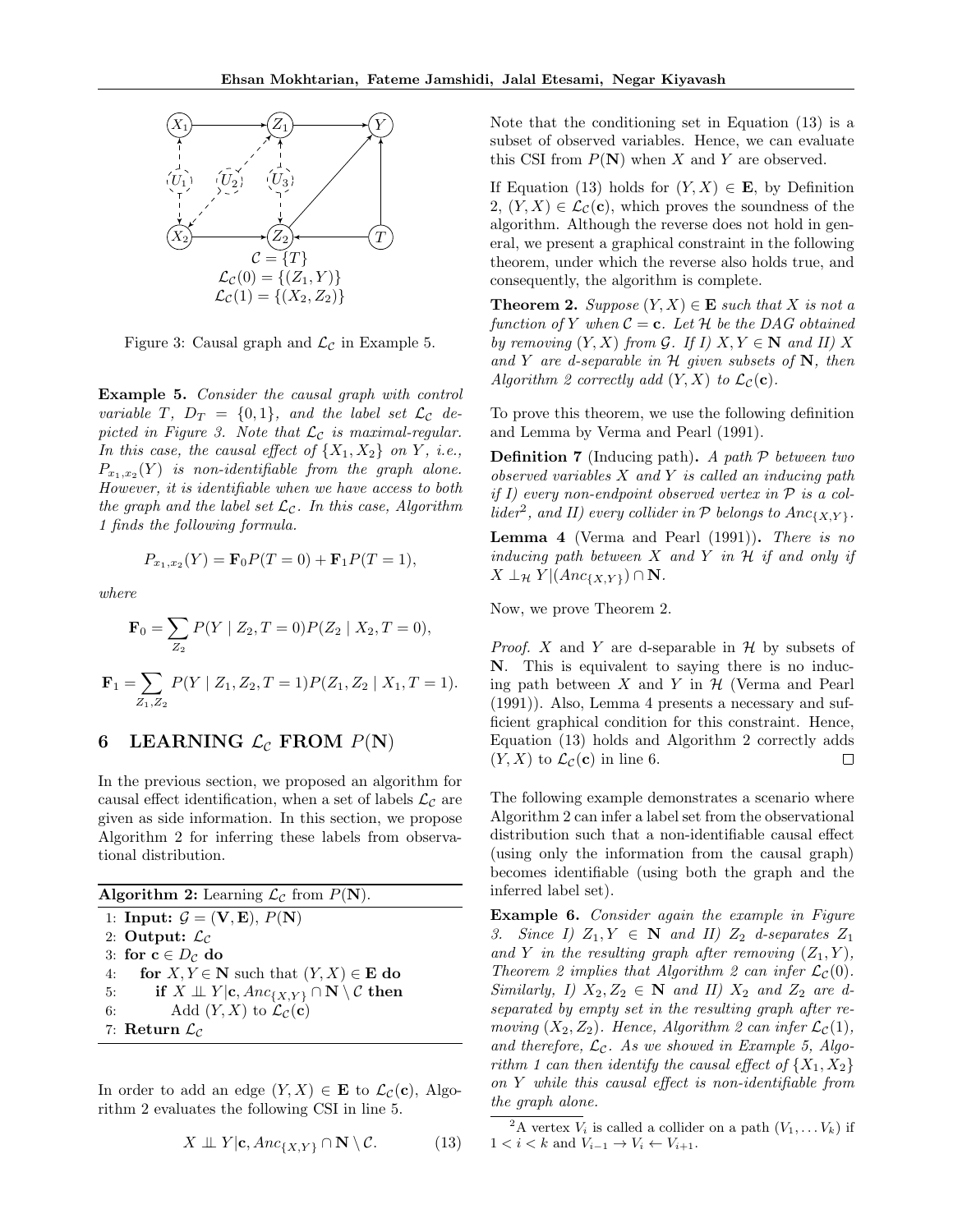

Figure 4: Causal graph and  $\mathcal{L}_{\mathcal{C}}$  in Example 7.

## 7 COMPLEXITY

Algorithm 1 determines the identifiability of  $P_t(\mathbf{s})$ from  $(\mathcal{G},\mathcal{L}_{\mathcal{C}})$  by checking the identifiability of  $P_{\mathbf{t}}(\mathbf{s})$ in  $\mathcal{G}_{\mathbf{c}} = (\mathbf{V}', \mathbf{E}' \setminus \mathcal{L}_{\mathcal{C}}(\mathbf{c}))$  for each  $\mathbf{c} \in D_{\mathcal{C}}$ . On the other hand, Tian and Pearl (2003) proposed a sound and complete algorithm to check the identifiability of a causal effect from a causal graph. The complexity of this algorithm is polynomial in the number of vertices of the graph. Therefore, Algorithm 1 determines the identifiability of  $P_t(\mathbf{s})$  from  $(\mathcal{G}, \mathcal{L}_{\mathcal{C}})$  by calling Tian and Pearl (2003)'s algorithm at most  $|D_{\mathcal{C}}|$  number of times. Consequently, when the number of control variables does not grow by the number of vertices in the causal graph (e.g.,  $|\mathcal{C}| = r$  for some fixed r), complexity of Algorithm 1 will also be polynomial in the number of vertices of the graph.

In the next example, we compare our algorithm with the method in Tikka et al. (2019).

Example 7. Consider the causal graph with control variable C,  $D_C = \{0, 1\}$ , and the label set  $\mathcal{L}_C$  depicted in Figure 3. Herein, the goal is to identify the causal effect of  $X$  on  $Y$ . In this case, Algorithm 1 finds the following formula.

$$
P_x(Y) = \mathbf{F}_0 P(C = 0) + \mathbf{F}_1 P(C = 1), \qquad (14)
$$

where

$$
\mathbf{F}_0 = P(Y | X, C = 0), \n\mathbf{F}_1 = P(Y | C = 1).
$$

Algorithm 1 finds  $\mathbf{F}_0$  and  $\mathbf{F}_1$  by solving only two identifiablity problems from two graphs with vertices  $\{X, Y\}$ . On the other hand, Tikka et al. (2019) provide eight rules  $(R1-R8)$  that can be applied recursively to compute  $P_x(Y)$  from  $P(X, Y, C)$ . In this example, there are many ways that these rules can be applied. For example,  $(R2 \rightarrow R1 \rightarrow R1 \rightarrow R7 \rightarrow R4 \rightarrow R6 \rightarrow R2)$ or  $(R2 \rightarrow R7 \rightarrow R3 \rightarrow R1 \rightarrow R1 \rightarrow R4 \rightarrow R6 \rightarrow R2)$ (See Figure 4 in Tikka et al. (2019) for more details.)

Applying the eight rules with these specific orders will result in the same formula as in Equation (14). It is worthy to note that finding a correct order for applying these rules is challenging and can be computationally expensive. Therefore, our algorithm finds the solution faster than the method in Tikka et al. (2019).

## 8 EXPERIMENTS

The MATLAB implementation of Algorithm 1 along with our implementation of the algorithm by Tian and Pearl (2003) are publicly available<sup>3</sup>. In this section, we illustrate the performance of these methods over a set of random graphs in Figure 5. Next, we describe the settings of this experiment.

The variables are assumed to be binary. The skeleton of the graphs is generated from Erdos-Renyi model  $G(n, p)$  (Erdős and Rényi (1960)), where n is the number of variables and  $p$  is the probability of an edge.  $n$  is chosen in a wide range from 30 to 100, and  $p = \frac{\log(n)}{n}$  $\frac{\zeta(n)}{n}$ . After constructing the skeleton, the edges are oriented based on a random ordering over the vertices. Each variable belongs to the set of observed variables with probability 0.7. Also, each variable in  $\Lambda_{\mathcal{G}}$  is randomly selected as a control variable with probability 0.8. To make the model simpler, we replace the control variables  $\mathcal C$  with one variable  $C$ , such that the children of  $C$  are the union of children of the variables in  $C$ . To build the labels, for each edge  $(Y, X) \in \mathbf{E}$  such that  $C \in Pa_X$ , either we add  $(Y, X)$  to no  $\mathcal{L}_C(c)$  with probability 0.2, or otherwise, we add it to one of the labels  $\mathcal{L}_C(c)$  uniformly at random. Each point on the plots is reported as the average of 1000 runs, and the shaded areas indicate the 80% confidence intervals. We randomly split  $N$  into two subsets  $S$  and  $T$ . Then, we run both algorithms to identify the causal effect  $P_t(\mathbf{s})$ .

Figure 5a shows the runtime of the algorithms in seconds. As this figure suggests, both of these algorithms are practically fast and are scalable to large graphs. Figure 5b shows the percentage of the runs in which the corresponding algorithm manages to identify the causal effect. This figure shows that given the label set  $\mathcal{L}_{\mathcal{C}}$ , more causal effects will be identifiable than the case where only the causal graph is given.

We did not report the results of the algorithm by Tikka et al. (2019) in this figure since their method is not scalable to large graphs. For instance, even for the graphs of size 10, their algorithm sometimes requires 30 minutes of runtime to terminate, while our method requires around 0.02 seconds to terminate for the graphs with 100 variables.

<sup>3</sup>https://github.com/Ehsan-Mokhtarian/causalID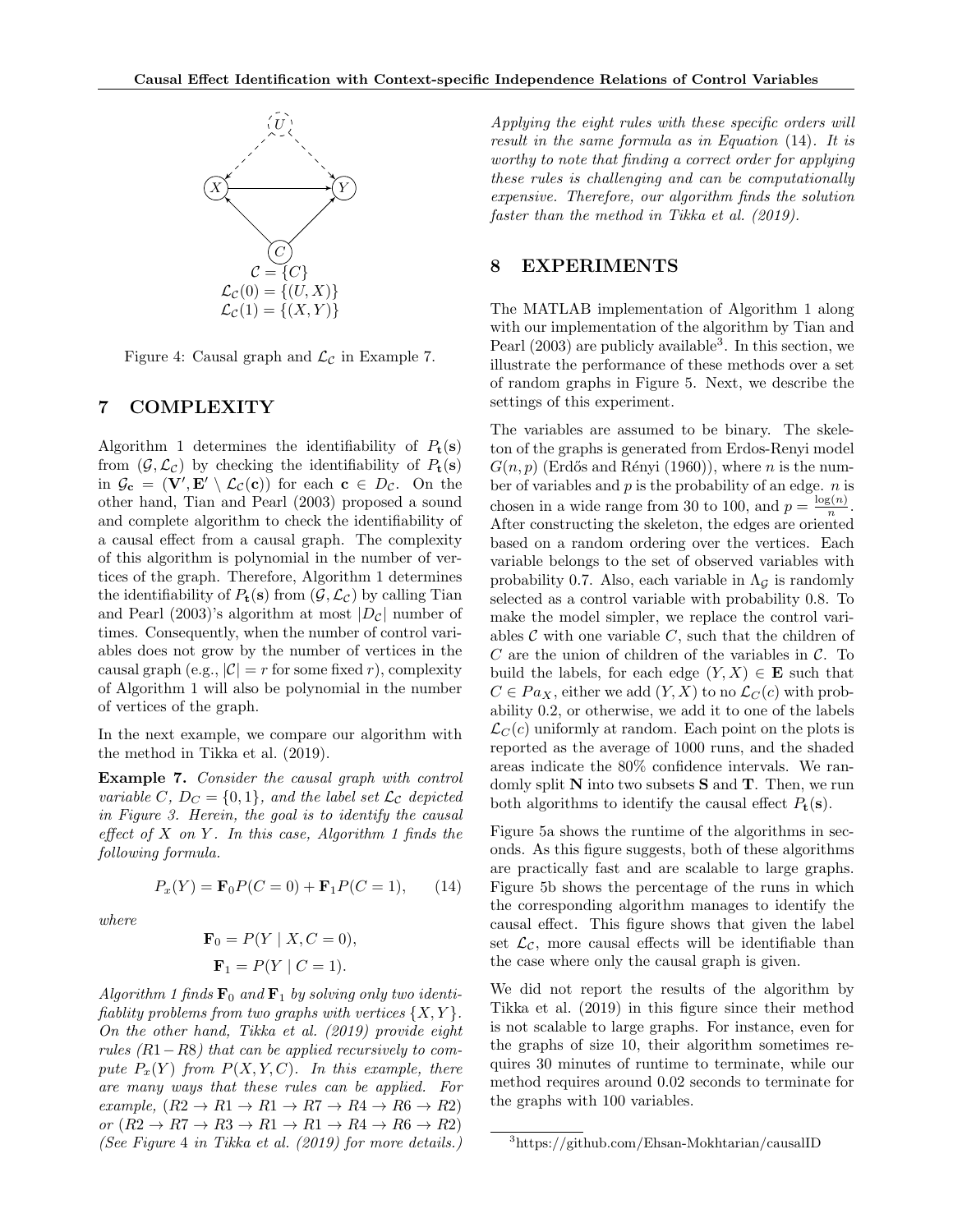

Figure 5: Performance of Algorithm 1 and the identification algorithm by Tian and Pearl (2003) over random graphs generated from Erdos-Renyi models.

## 9 CONCLUSION

We studied the causal effect identification problem when extra side information about the underlying generative causal model in the form of CSI relations is available. To this end, we showed that when CSI relations of control variables are given, the identifiability of an interventional distribution from observational distribution is equivalent to a series of causal effect identifications only from causal graphs. Since there exist sound and complete algorithms for causal effect identification only from a causal graph, we could develop a sound and complete algorithm for causal effect identification in the presence of CSI relations. Although, such CSI relations in general cannot be inferred from observational distribution, we introduce a graphical constraint under which CSI relations of control variables can be inferred from the observation distribution.

#### Acknowledgements

This research was in part supported by the Swiss National Science Foundation under NCCR Automation, grant agreement 51NF40 180545 and Swiss SNF project 200021 204355/1.

#### References

- Barash, Y. and Friedman, N. (2002). Context-specific bayesian clustering for gene expression data. Journal of Computational Biology, 9(2):169–191.
- Bareinboim, E. and Pearl, J. (2012). Causal inference by surrogate experiments: Z-identifiability. In Proceedings of the Twenty-Eighth Conference on Uncertainty in Artificial Intelligence, page 113–120, Arlington, Virginia, USA. AUAI Press.
- Boutilier, C., Friedman, N., Goldszmidt, M., and Koller, D. (1996). Context-specific independence in bayesian networks. Uncertainty in Artificial Intelligence.
- Chavira, M. and Darwiche, A. (2008). On probabilistic inference by weighted model counting. Artificial Intelligence, 172(6-7):772–799.
- Chickering, D. M., Heckerman, D., and Meek, C. (1997). A bayesian approach to learning bayesian networks with local structure. In Proceedings of the Thirteenth Conference on Uncertainty in Artificial Intelligence. Morgan Kaufmann Publishers Inc.
- Dal, G. H., Laarman, A. W., and Lucas, P. J. (2018). Parallel probabilistic inference by weighted model counting. In International Conference on Probabilistic Graphical Models, pages 97–108. PMLR.
- Edwards, D. and Toma, H. (1985). A fast procedure for model search in multidimensional contingency tables. Biometrika, 72(2):339–351.
- Erdős, P. and Rényi, A. (1960). On the evolution of random graphs. Publications of the Mathematical Institute of the Hungarian Academy of Sciences, 5:17–61.
- Huang, Y. and Valtorta, M. (2008). On the completeness of an identifiability algorithm for semimarkovian models. Annals of Mathematics and Artificial Intelligence, 54(4):363–408.
- Hyttinen, A., Pensar, J., Kontinen, J., and Corander, J. (2018). Structure learning for bayesian networks over labeled dags. In International Conference on Probabilistic Graphical Models, pages 133–144. PMLR.
- Lee, S. and Bareinboim, E. (2020). Causal effect identifiability under partial-observability. In International Conference on Machine Learning, pages 5692–5701. PMLR.
- Lee, S., Correa, J. D., and Bareinboim, E. (2019). General identifiability with arbitrary surrogate experiments. In Uncertainty in Artificial Intelligence, pages 389–398. PMLR.
- Mokhtarian, E., Akbari, S., Ghassami, A., and Kiyavash, N. (2021). A recursive markov boundary-